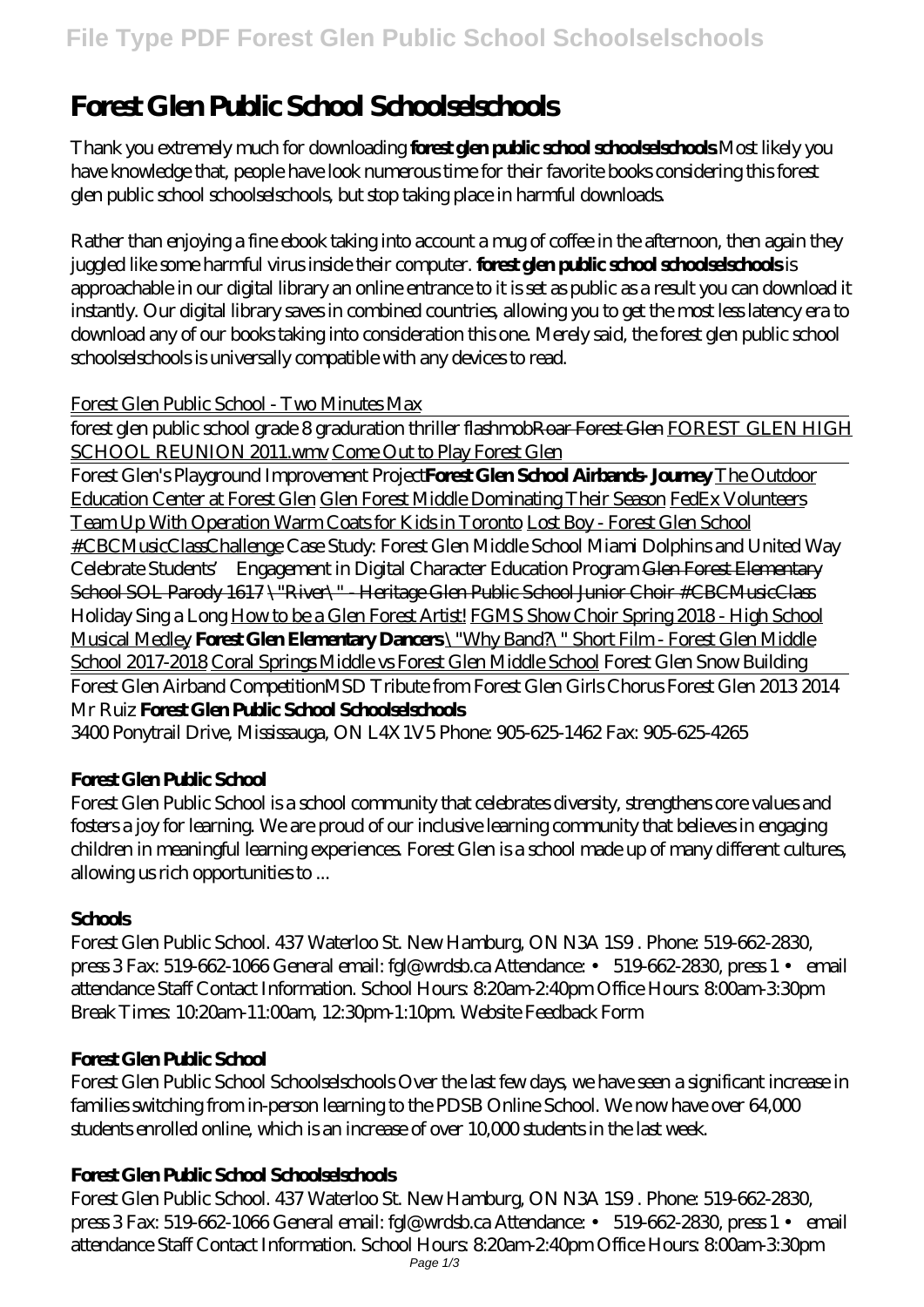## Break Times: 10:20am-11:00am, 12:30pm-1:10pm. Website Feedback Form Forest Glen Public School

### **Forest Glen Public School Schoolselschools**

Forest Glen Public School Schoolselschools Schools Forest Glen Public School. 437 Waterloo St. New Hamburg, ON N3A 1S9 . Phone: 519-662-2830, press 3 Fax: 519-662-1066 General email: fgl@wrdsb.ca Attendance: • 519-662-2830, press 1 • email attendance Staff Contact Information. School Hours: 8:20am-2:40pm Office Hours: 8:00am-3:30pm Break Page 6/25

## **Forest Glen Public School Schoolselschools**

Forest Glen Public School Mississauga. The Forest Glen school ranking represents an opinion of ours based on hundreds of hours of research with the end-goal of determining where the "best" schools in the Mississauga area are FOR young families. SusiHomes classifies schools (for their clients) into the following four groups: Premium Recommendations

## **Forest Glen Public School, Mississauga | SUSI Rankings**

Download Forest Glen Public School Schoolselschools costs. It's very nearly what you dependence currently. This forest glen public school schoolselschools, as one of the most functioning sellers here will definitely be in the midst of the best options to review. A keyword search for book titles, authors, or quotes. Search by type of work ...

#### **Forest Glen Public School Schoolselschools**

forest glen public school schoolselschools is straightforward in our digital library an online right of entry to it is set as public suitably you can download it instantly. Our digital library saves in compound countries, allowing you to get the most less latency time to download any of our books

#### **Forest Glen Public School Schoolselschools**

Forest Glen Public School. 437 Waterloo St. New Hamburg, ON N3A 1S9 . Phone: 519-662-2830, press 3 Fax: 519-662-1066 General email: fgl@wrdsb.ca Attendance: • 519-662-2830, press 1 • email attendance Staff Contact Information. School Hours: 8:20am-2:40pm Office Hours: 8:00am-3:30pm Break Times: 10:20am-11:00am, 12:30pm-1:10pm. Website Feedback Form

#### **About (Forest Glen Public School)**

Forest Glen Middle School Broward County Public Schools. Translate. District Home. Choose Your School . Home; Our School" School Info; Administration; School Registration; ... Forest Glen Middle School. 6501 Turtle Run Blvd. Coral Springs, FL 33067. Phone: 754-322-3400. Fax: 754-322-3485. Follow Us

#### **Forest Glen Middle School - Broward County Public Schools**

Forest Glen School 43 Keenan Dr, Moncton, NB, E1A 3P8 Tel: (506) 856-3414 Fax: (506) 862-4320

#### **Anglophone East School District | Forest Glen School**

Forest Glen Public School. 437 Waterloo St. New Hamburg, ON N3A 1S9 . Phone: 519-662-2830, press 3 Fax: 519-662-1066 General email: [email protected] Attendance: • 519-662-2830, press 1 • email attendance Staff Contact Information. School Hours: 8:20am-2:40pm Office Hours: 8:00am-3:30pm Break Times: 10:20am-11:00am, 12:30pm-1:10pm.

#### **Forest Glen Public School - 09/2020**

forest glen public school schoolselschools, guided the war for independence answer key ebook imadev, ski doo grand touring 700 manual, sound card buyers guide, proceedings of the 21st ivr world congress lund sweden 12 17 august 2003 part 1 justice archiv fur rechts und sozialphilosophie